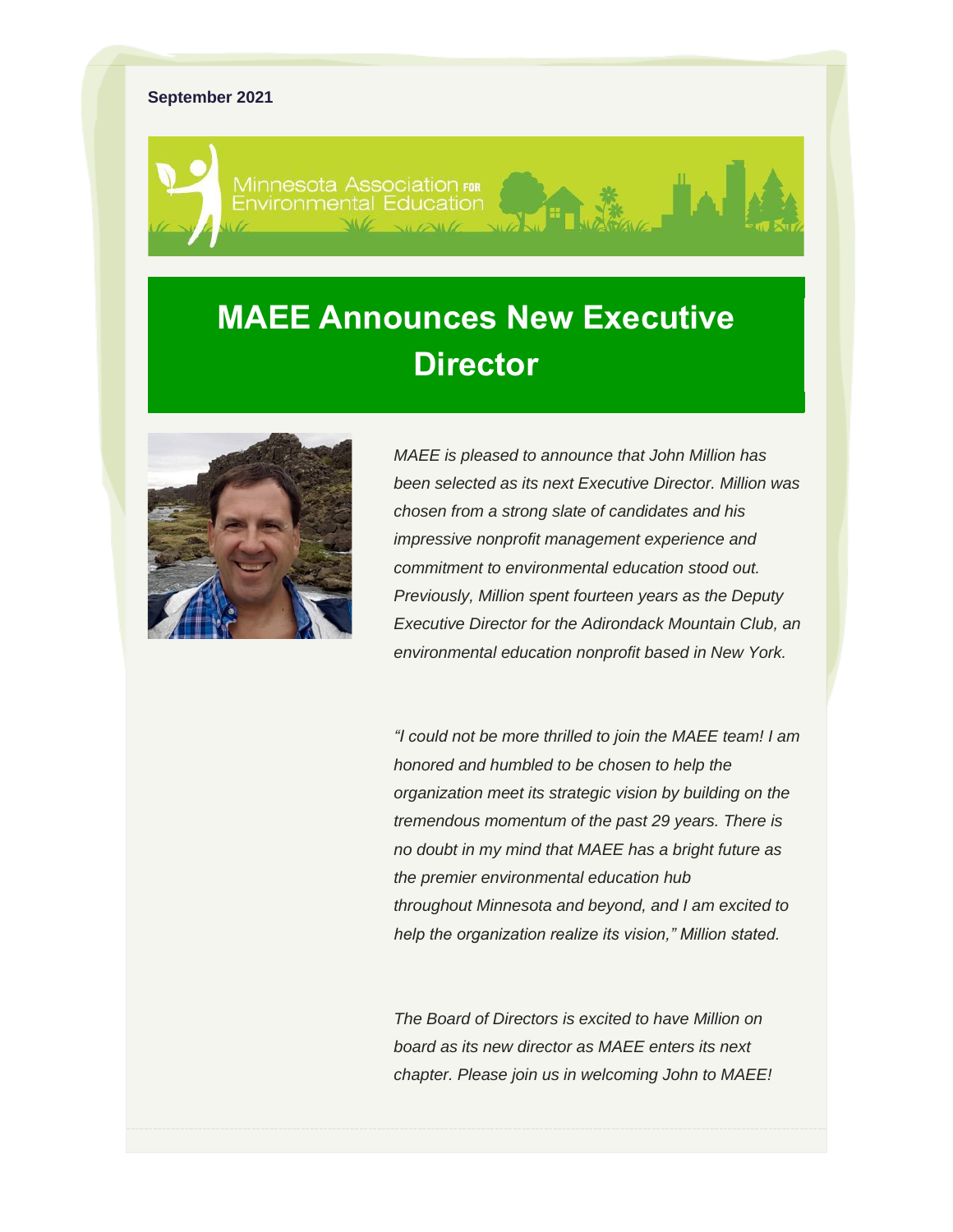### **MAEE Awards**

ENVIRONMENTAL EDUCATION **AWARDS** 



**DEADLINE OCTOBER 1ST DETAILS AT MINNESOTAEE.ORG** 

The Minnesota Association for Environmental Education Awards Program exists to recognize and encourage excellence in the field of environmental education. Five awards are available for 2021:

- Formal Educator of the Year
- Non-Formal Educator of the Year
- Early Childhood Educator of the Year Sponsored by MN Eco
- **Student Environmental Stewardship Award**
- Lifetime Achievement in Environmental Education Award

**[Nominate an Educator Today!](https://minnesotaee.org/what-we-do/events/awards/)**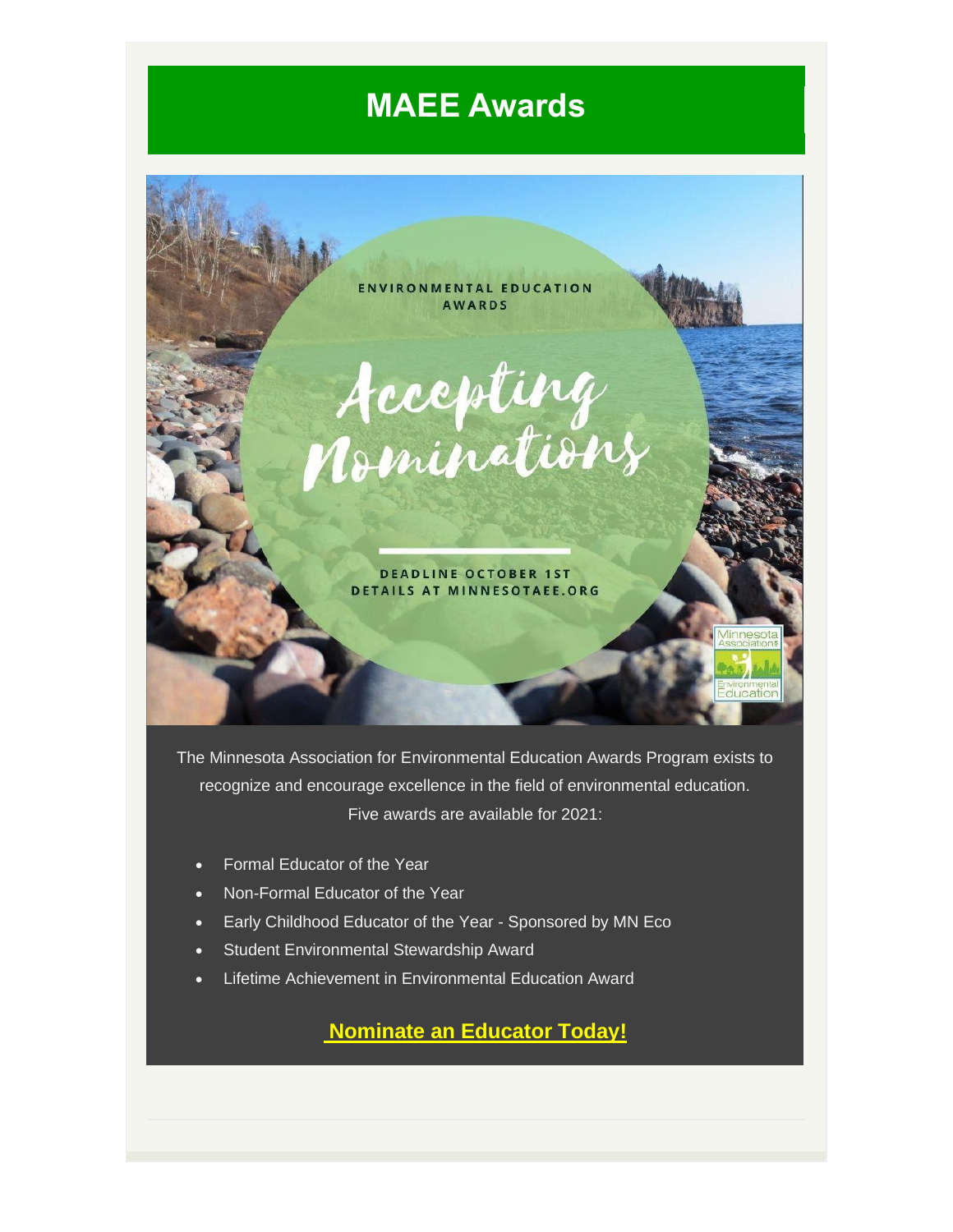## **Upcoming Events**

### **Meet and network with others in the field at upcoming ECO Events with the Minnesota Association for Environmental Education!**

#### SEPTEMBER

Sept. ECO Event: Time to Restore - Literally and Figuratively!

Start the year off right with some fresh ideas! Join other EE professionals to swap stories and resources while working on a restoration project at Bruce Vento Nature Sanctuary in St. Paul, also the future home of the Wakán Tipi Center, set to open in spring 2023. After our work, we'll take a 10-minute walk down the trail to Black Dog Cafe to grab a drink and/or a bite to eat and continue networking. As the new school year kicks off, don't miss this opportunity to problem-solve challenges and meet with others in the field! Register now for this event on Saturday, Sept. 25, from 9:30-12:30, by emailing **[sally.mattison@minnesotaee.org](mailto:sally.mattison@minnesotaee.org)**.

#### NOVEMBER

Nov. ECO Event: Learn at the Home of Ecosystem Ecology

Did you know that the site credited with the beginnings of the field of ecosystem ecology is right here in Minnesota? Join other EE professionals at Cedar Creek Ecosystem Science Reserve in East Bethel to explore the meeting point of the three largest ecosystems in North America as well as the current site of international research, and sample activities educators can take back to their settings, such as a scavenger hunt, One Small Square investigation, Big Biodiversity experiment application, and/or Ecosystem Comparison investigation. Register now for this event on Saturday, Nov. 13, from 9:30-12:30, by emailing **[sally.mattison@minnesotaee.org](mailto:sally.mattison@minnesotaee.org)**.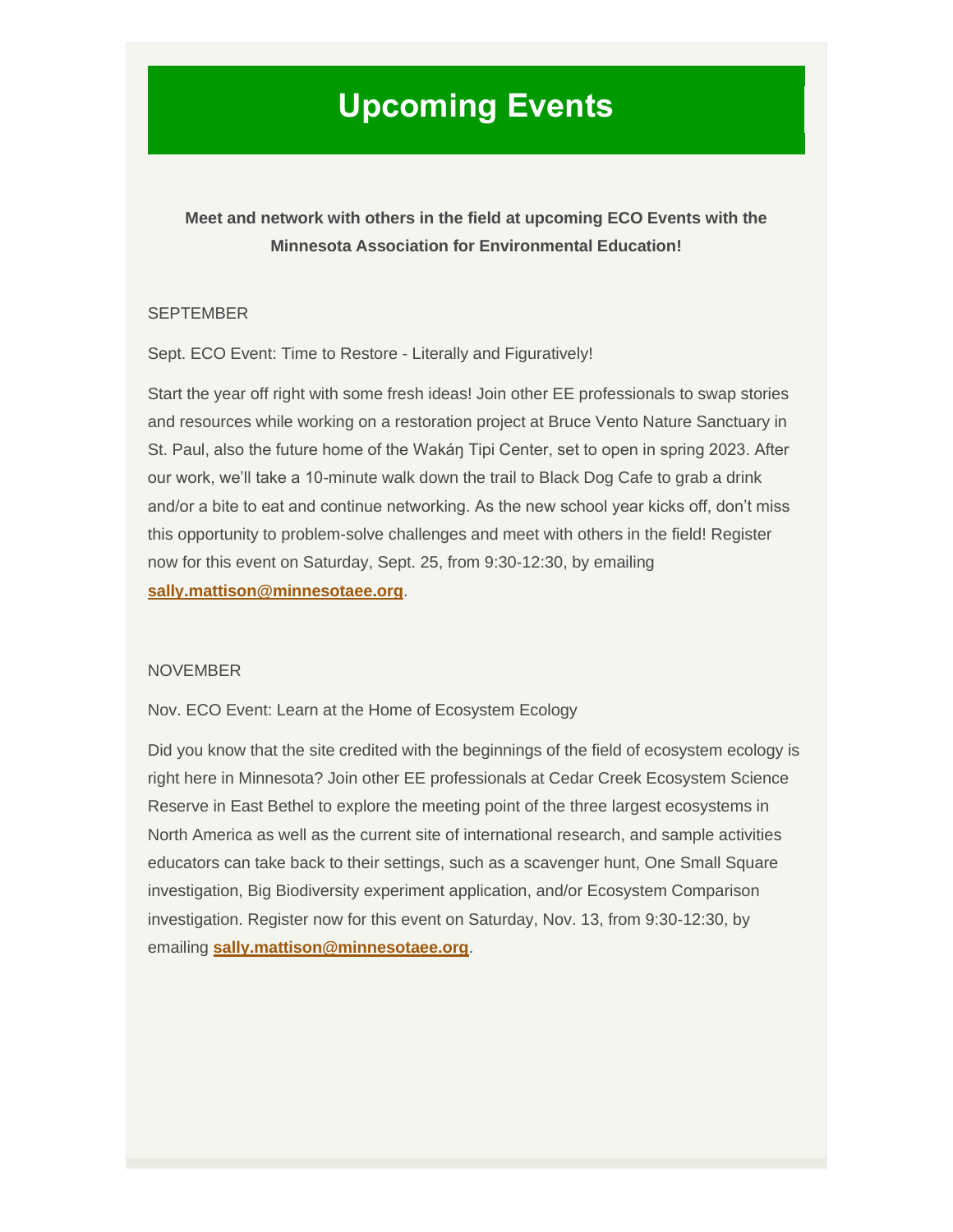## **Join Us!**

Interested in becoming a board member and making a difference in environmental education in Minnesota? Want to put together this newsletter and help the EE community in MN stay in the know? We're still looking for people to join the volunteer board. **[Learn](https://minnesotaee.org/connect-with-us/board-members/join/)  [more and apply](https://minnesotaee.org/connect-with-us/board-members/join/)**.

# **Find Your Next Opportunity**



**Minnesota Association Environmental Education** 

#### **Bell Museum Youth & Family Programs Coordinator**

The Youth and Family Programs Coordinator will coordinate, facilitate, and assist with developing STEAM-based (astronomy, chemistry, biology, geology, and more) programming for youth and family audiences in the form of summer and seasonal camps, Girl Scout and Boy Scout programs, family days, early childhood classes, story times, birthday parties, and more. Click here to learn

more: **[https://eeportal.minnesotaee.org/job/bell](https://eeportal.minnesotaee.org/job/bell-museum-youth-and-family-programs-coordinator/)[museum-youth-and-family-programs-coordinator/](https://eeportal.minnesotaee.org/job/bell-museum-youth-and-family-programs-coordinator/)**.

Looking for a different opportunity? Find many other environmental education job opportunities at **[https://eeportal.minnesotaee.org/job](https://eeportal.minnesotaee.org/job-opportunities/)[opportunities/](https://eeportal.minnesotaee.org/job-opportunities/)**